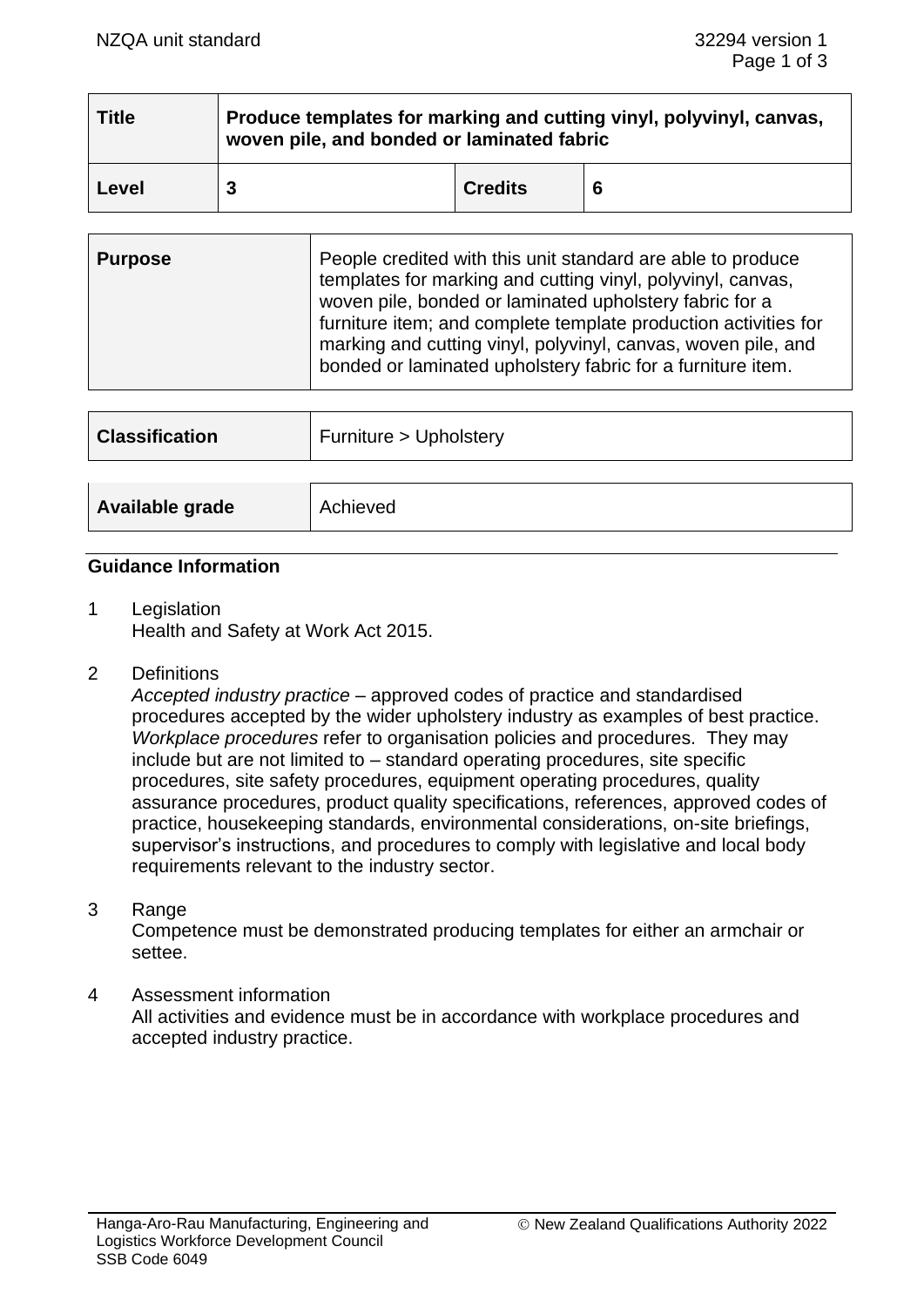# **Outcomes and performance criteria**

## **Outcome 1**

Produce templates for marking and cutting vinyl, polyvinyl, canvas, woven pile, bonded or laminated upholstery fabric for a furniture item.

### **Performance criteria**

1.1 Job specifications are obtained and interpreted.

Range shape and size of upholstery covers.

1.2 Vinyl, polyvinyl, canvas, woven pile, bonded or laminated upholstery fabric and equipment for making templates are obtained to meet job specifications.

Range cardboard or paper, markers, rulers, square, cutting tools.

- 1.3 Template outlines are drawn onto cardboard or paper in accordance with job specifications.
	- Range seam allowances, template tops and centres marked, sewing checkpoints, upholstery panels labelled, weave direction marked and allowed for.
- 1.4 Templates are cut in accordance with job specifications.

Range clean edges, on line, sewing checkpoints.

#### **Outcome 2**

Complete template production activities for marking and cutting vinyl, polyvinyl, canvas, woven pile, bonded or laminated upholstery fabric for a furniture item.

#### **Performance criteria**

- 2.1 Templates are stored.
- 2.2 Work area is cleaned and cleared of tools, debris, and any excess material.
- 2.3 Supervisor is informed of completion of job.

| <b>Replacement information</b> | This unit standard, unit standard 32295 and unit standard<br>32426 replaced unit standard 20975. |
|--------------------------------|--------------------------------------------------------------------------------------------------|
|                                |                                                                                                  |
| <b>Planned review date</b>     | 31 December 2026                                                                                 |